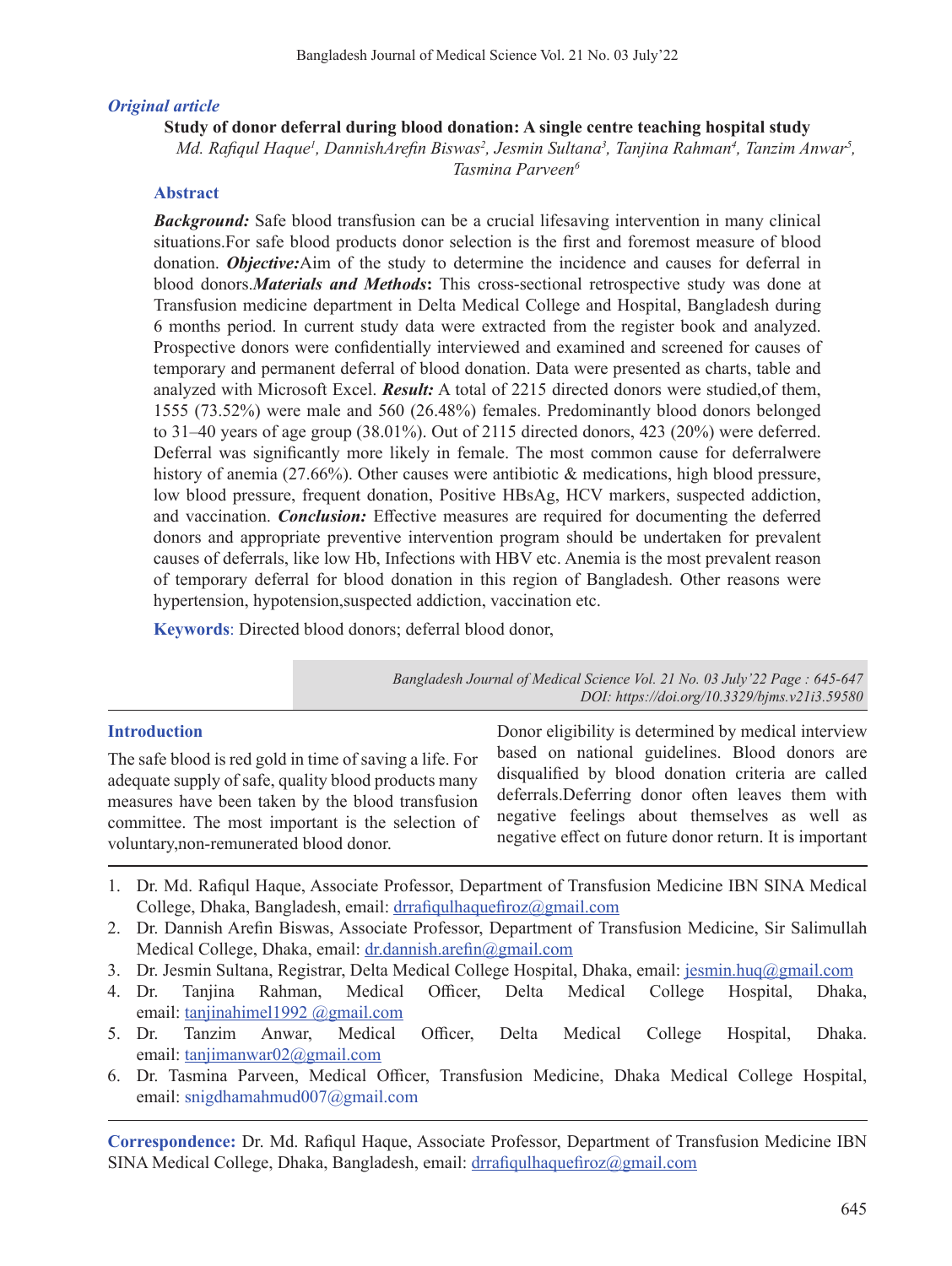to do regular surveillance of the factors responsible for temporary or permanent deferrals. So, the aim of the study to figure out the reasons for deferrals of blood donors at Transfusion Medicine Department in Delta Medical College and Hospital.

#### **Materials and Methods:**

This cross-sectional retrospective study was done at Transfusion Medicine Department in Delta Medical College and Hospital,Bangladesh. Each donor was examined by the medical officer based on detailed medical history and brief physical examination as per the criteria by Director General Health services of Bangladesh.[5], informed written consent was taken on donor selection form. Hemoglobin was estimated by strip method in the Transfusion Medicine Department. HBsAg, HIV, and HCV, Syphilis, Malaria, testing was done by ICT rapid device method. Data were presented as charts, table and analyzed with Microsoft Excel.

**Ethical Clearance**: This study was approved by ethics committee of in Delta Medical College and Hospital,Bangladesh.

#### **Result:**

During 6-month period, a total of 2115 directed donors were studied. From them, 1555 (73.52%) were male and 560 (26.48%) females. Prospective donors are predominantly male [Figure 1]. From, most of directed donors belonged to (31-40) years of age group (38.01%), (21-30) years age group (26.95%) belongs to second most and(18-20) years age group (22.7%) belongs the third most common directed donor. [Figure 2], 423(20%) were rejected because of various reasons. The most common cause for deferral in this study was history of Anemia(27.66%). Other causes were antibiotic & other drugs (14.02%),high blood pressure(14.12%),





HBsAg positive (9.93%),low blood pressure (7.8%), menstruating women (5.67%), Wrong Blood Group  $&$  history of vaccination were equal (4.26%), low platelet count (2.84%), Frequent Blood Donation (2.13%), Suspected Addiction(2.13%), and HCV positive (2.13%).[Figure 3]. In this study, among the total deferred donors 311donor (73.52%) were male and 112(26.48%) were female donor.



**Figure -2:** Age distribution



**Figure-3:** Reasons for deferral of donor from blood donation

## **Discussion:**

Safety of blood products must be assured throughout the process from the proper donor selection through to their administration to the patient. It is a challenge for Transfusion medicine department to balance between donor acceptability and management of adequate blood inventory. Most important is the selection of blood donors by donor selection criteria. Donor deferral has a negative effect on donor return of both first and repeat. The study aimed to determine the prevalence and causes of donor deferrals during blood donation. In current study, Female donors were less than male donors. Similar findings were seen in